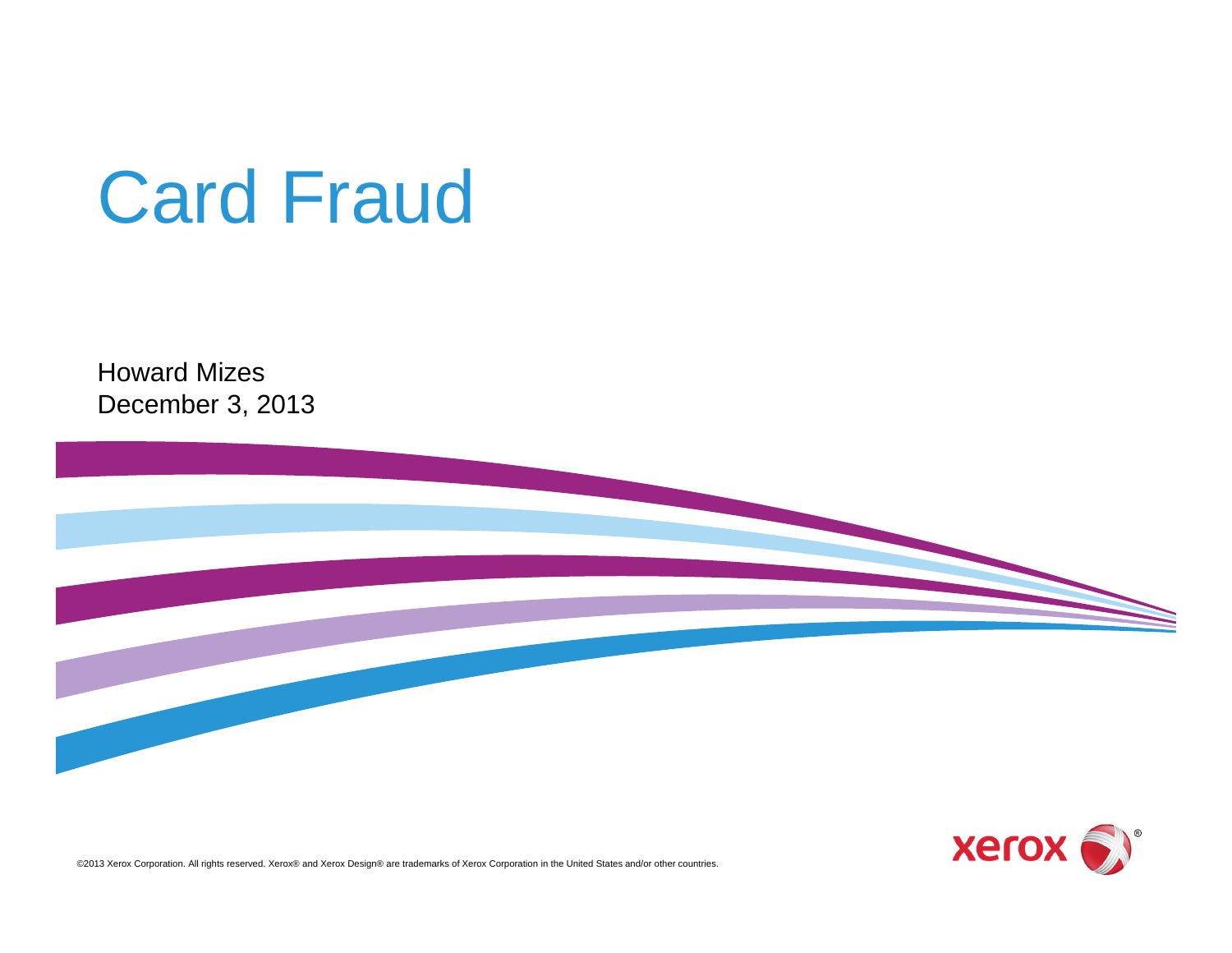### Outline of Presentation

- Credit Card Transactions
	- Credit and debit card processing.
	- Prevalence of Fraud.
	- Xerox's role in debit cards.
- Academic Efforts
	- Machine Learning Models
- Xerox Efforts
	- Xerox dataset
	- Factors influencing fraud
	- Fraud visualization

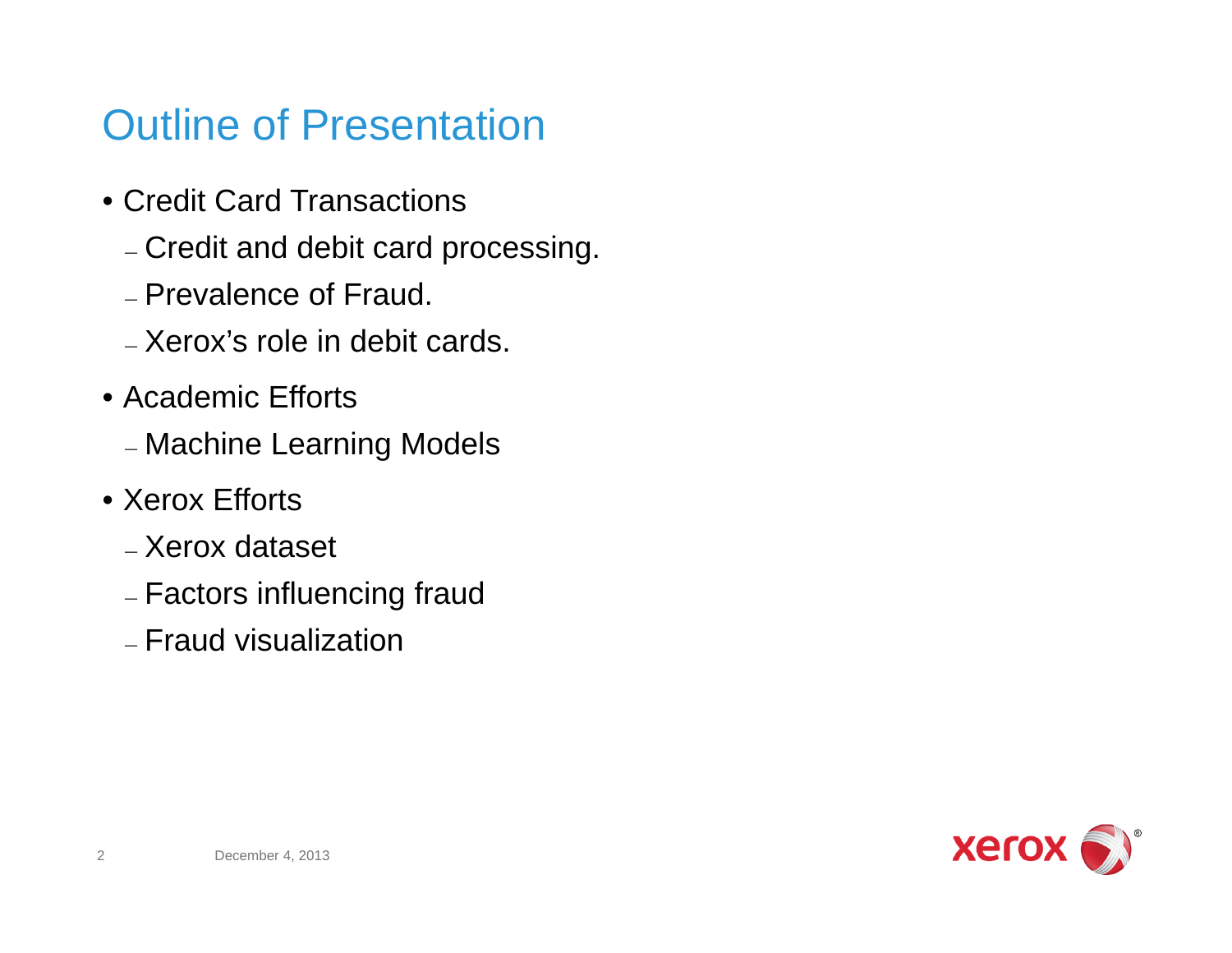#### THE ANATOMY OF A TRANSACTION





The **MasterCard Network** 

- Connects 210 countries ä, and more than 25,000 financial institutions
- Processes 5.4 million transactions per hour, and processes its portion of each transaction in an average of 129 milliseconds
- Saved customers approximately 1,173 cumulative years of processing time since 1997
- Processed 16.1 billion MasterCard-branded authorizations in 2006
- Maintains 99.999% global availability around the clock



@ 2007 MasterCard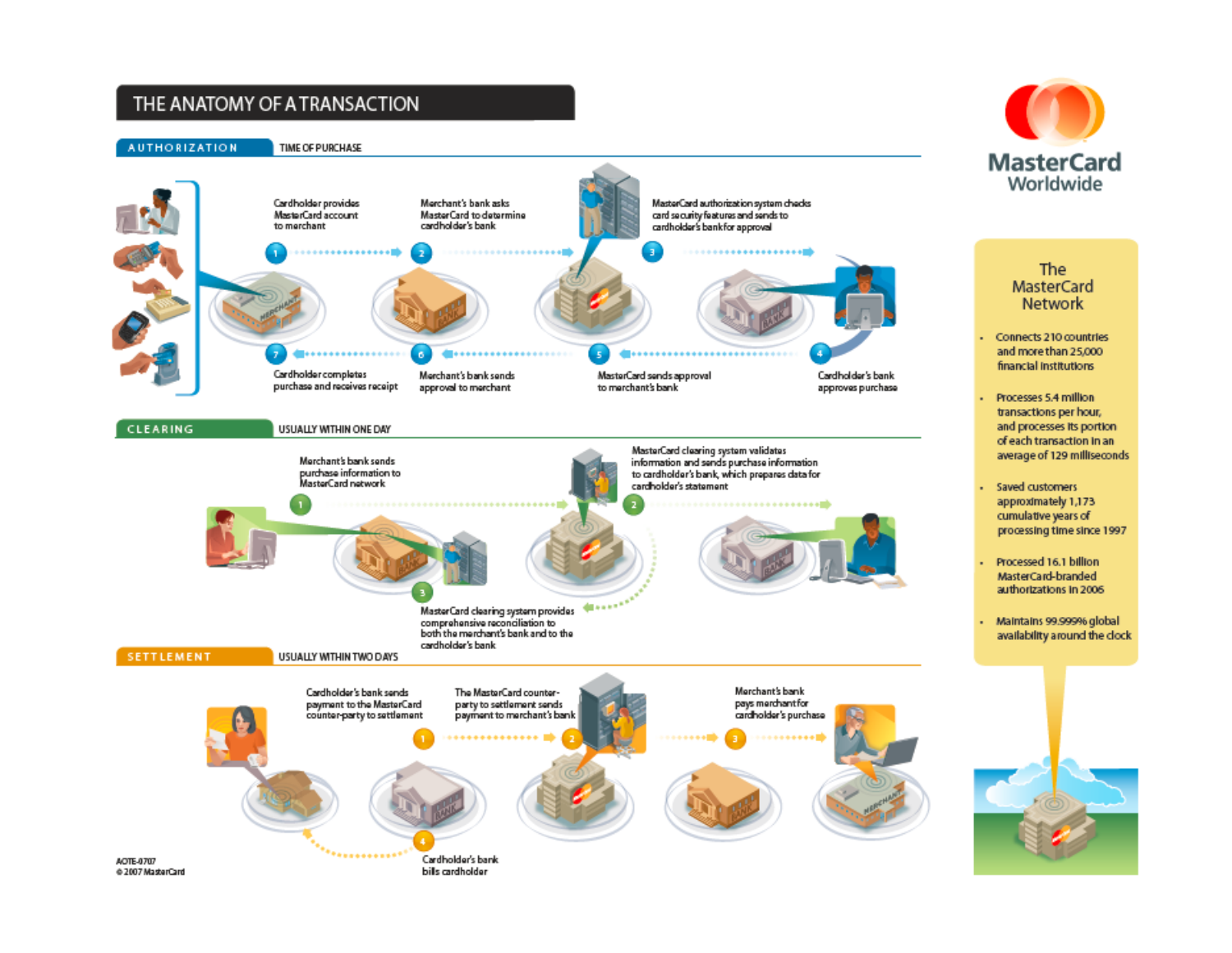### Fraud Techniques

- Stolen Cards: Extra identifying information is also found in wallet.
- Skimming: Insert an extra device at a point of sell to get card information from magnetic strip, keypunch, etc.
- "Card not Present": Fraudsters create a counterfeit card with cardholder information or gather information for online transactions.
	- Phishing: Create a legitimate looking e-mail or text with the intent of tricking individuals to disclose PII.
	- Pharming: Redirects individuals to malicious websites that look valid.

This message was sent with High importance.

Visa.com [mailto:service@usa.visa.com] Sent: Friday, Feb. 10, 2012 1:40 AM From: To: undisclosed-recipients

Subject: Your Credit Card has been Suspended



#### **Dear Valued Customer,**

Your Credit Card has been Suspended, as an error was detected in your Credit Card information. The reason for the error is not certain, but for security reasons, we have suspended your Credit Card temporarily.

We need you to update your information for further use of this Credit Card.

To Lift this Suspension:

#### **Click Here**

and follow the Steps to re-activate your Credit Card.

NOTE: If this is not resolved within 72 hours, we will be forced to suspend your Credit Card Permanently as it may be used fraudulently. The purpose of this verification is to ensure that your Credit Card account has not been fraudulently used.

Thanks,

Customer Support Service.

Copyright © 1999-2012

Verified by Visa® All Rights Reserved.

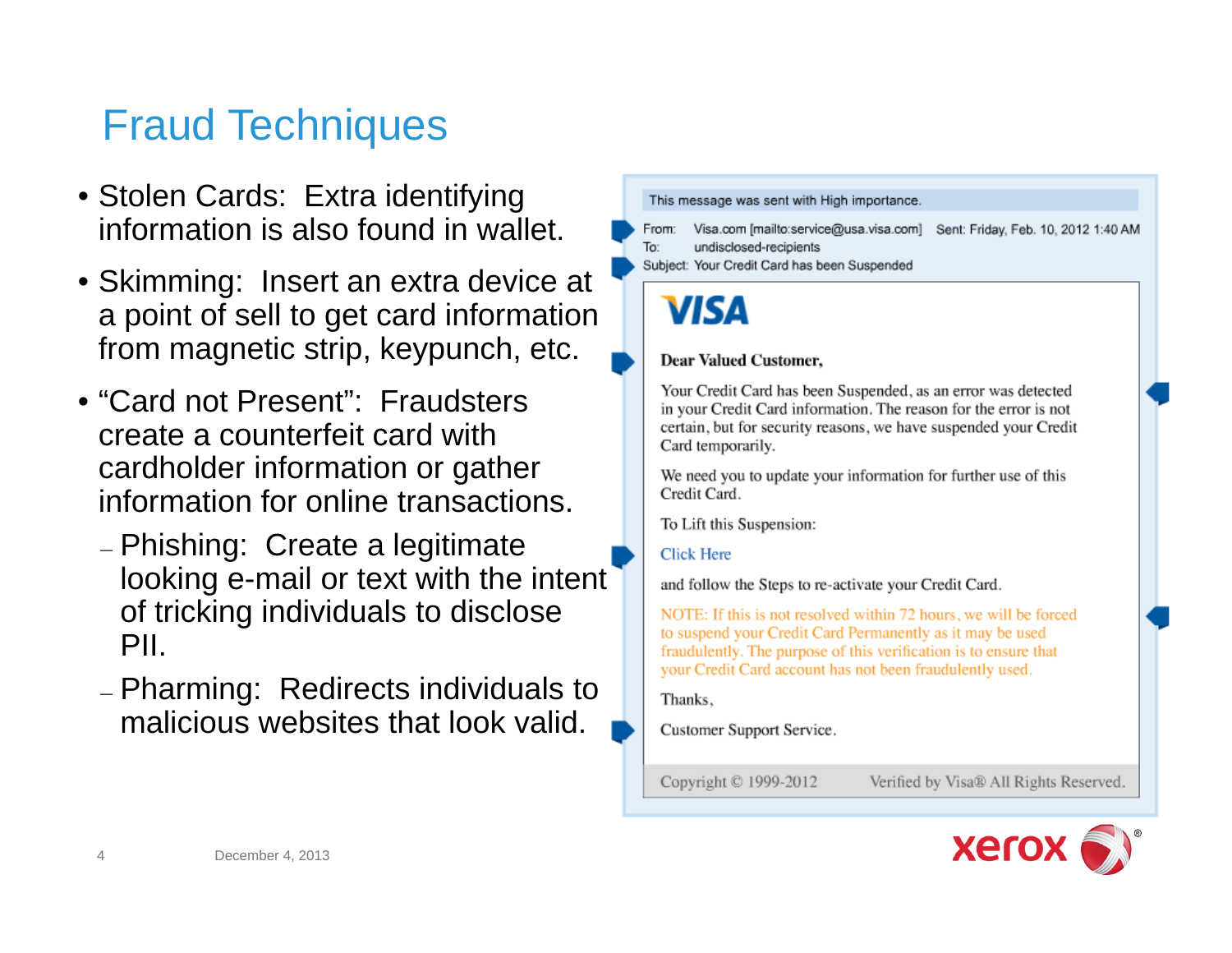### Prevalence of Fraud

- 32 percent of consumers reported card fraud in the past five years, according to a 2010 survey ACI Worldwide.
- \$5.55 billion credit card fraud worldwide in 2012 (U.S. Department of Justice), \$3.56 billion in US (2011 Nilson Report)
- \$2 trillion used for credit card and \$1.5 trillion for debit card purchases in US in 2012 (Discover, AmEx,,Visa, Mastercard).
- •Financial institutions incurred \$955 million in losses due to debit card fraud in 2010 (ABA Deposit Account Fraud Survey, 2011)

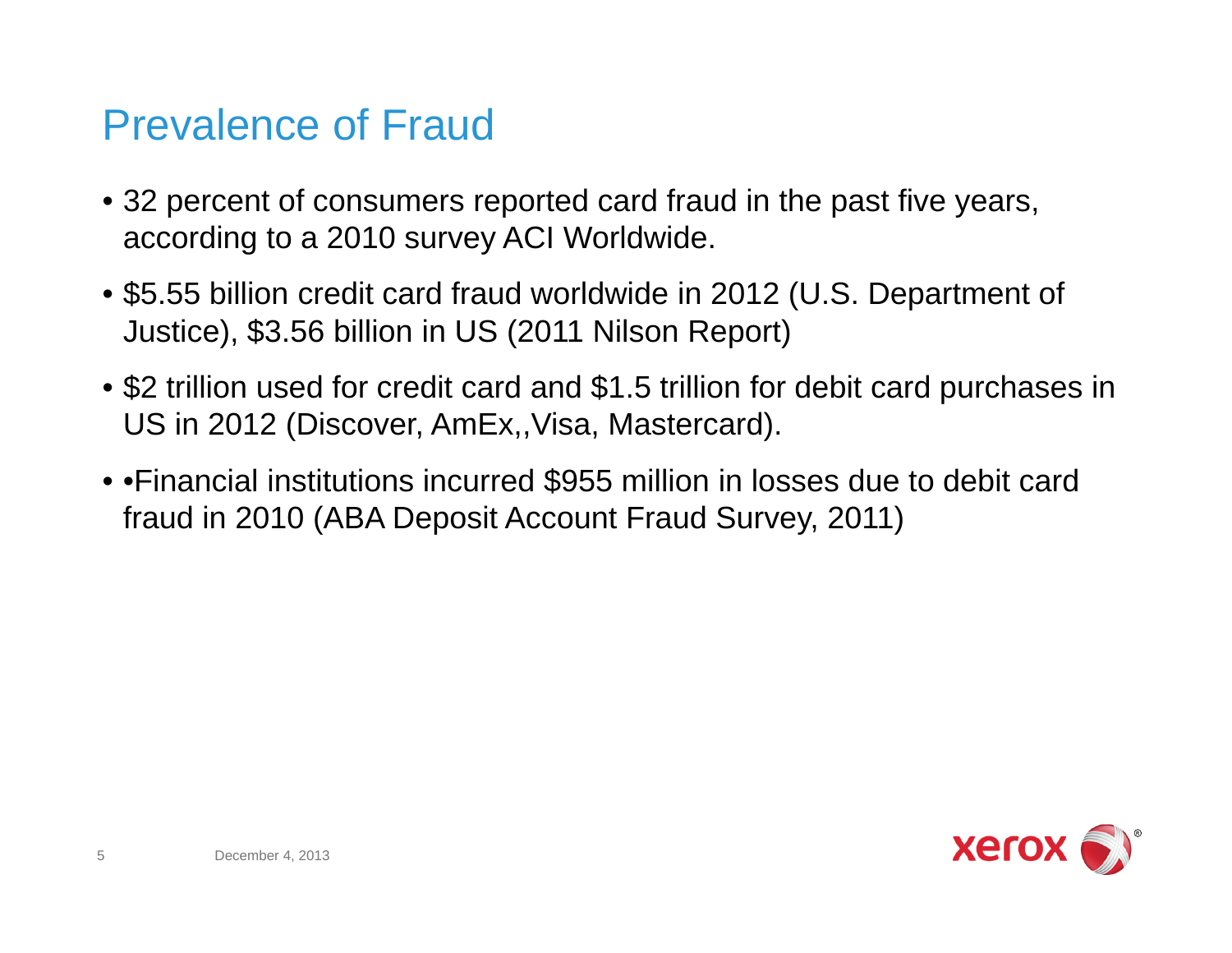### Incentive for investigating fraud

- Fraud is always going to occur, which is a loss to the card issuer.
- Fraud investigation decreases the amount of fraud, but costs money which is overhead to the card issuer.
- Improved machine learning models decrease the amount of fraud.

[Transaction Amount] × [Net Interchange Rate + Net FX Fees] – Funding Costs **Transaction Profit Contribution (TCP)** - [Transaction Amount]  $\times$  [Probability of Loss]  $\times$  [1 – Fraud Recovery Rate]

**Account Profit Contribution (APC)**  [Transaction Profit Contribution] + [Current Balance] x [Net Interest Margin - Expected Credit Loss | + [Expected Annualized Spend] x [Net Interchange Rate] + [Other Cardholder Fees] - [Servicing]

**Attrition Risk** 

×

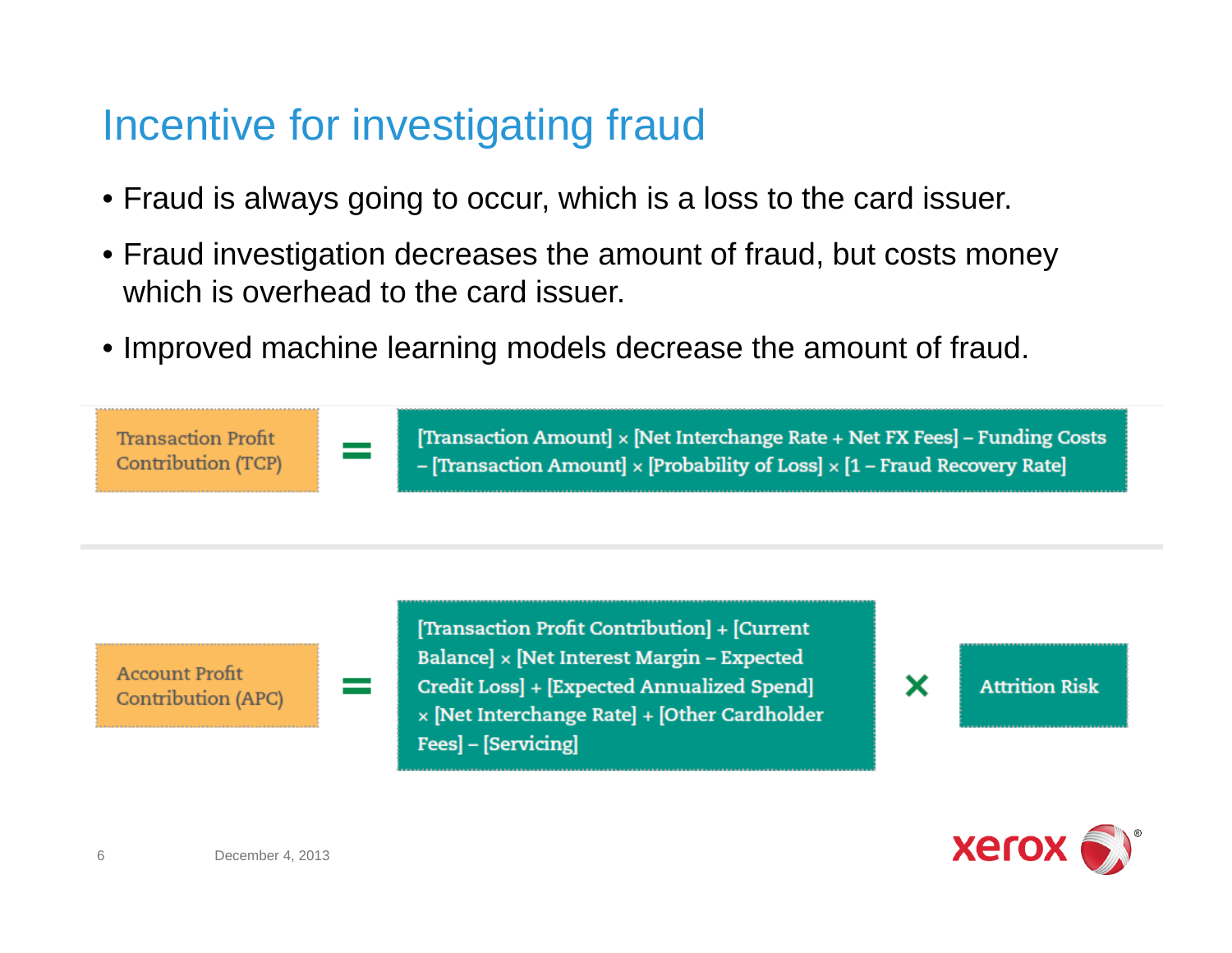# Xerox State Government Solutions Group

- • Government partner provides ~30 electronic payment card services programs for twenty states and the U.S. federal government
	- •Customer care
	- •Eligibility and case management
	- •Benefits disbursement
	- $\bullet$ High-volume transaction processing
	- •Communication and Marketing



#### Electronic Payment Cards

- Social Security benefits
- Child support funds
- Temporary Assistance for Needy Families (TANF)
- Unemployment Insurance (UI)
- State Supplemental Insurance (SSI)
- Foster care payments
- Adoption subsidies
- Child care provider payments
- Payroll to government workers
- Retirement benefits
- Veterans benefits
- Disability insurance
- Paid family leave benefits
- Any other constituent benefits or recurring payments

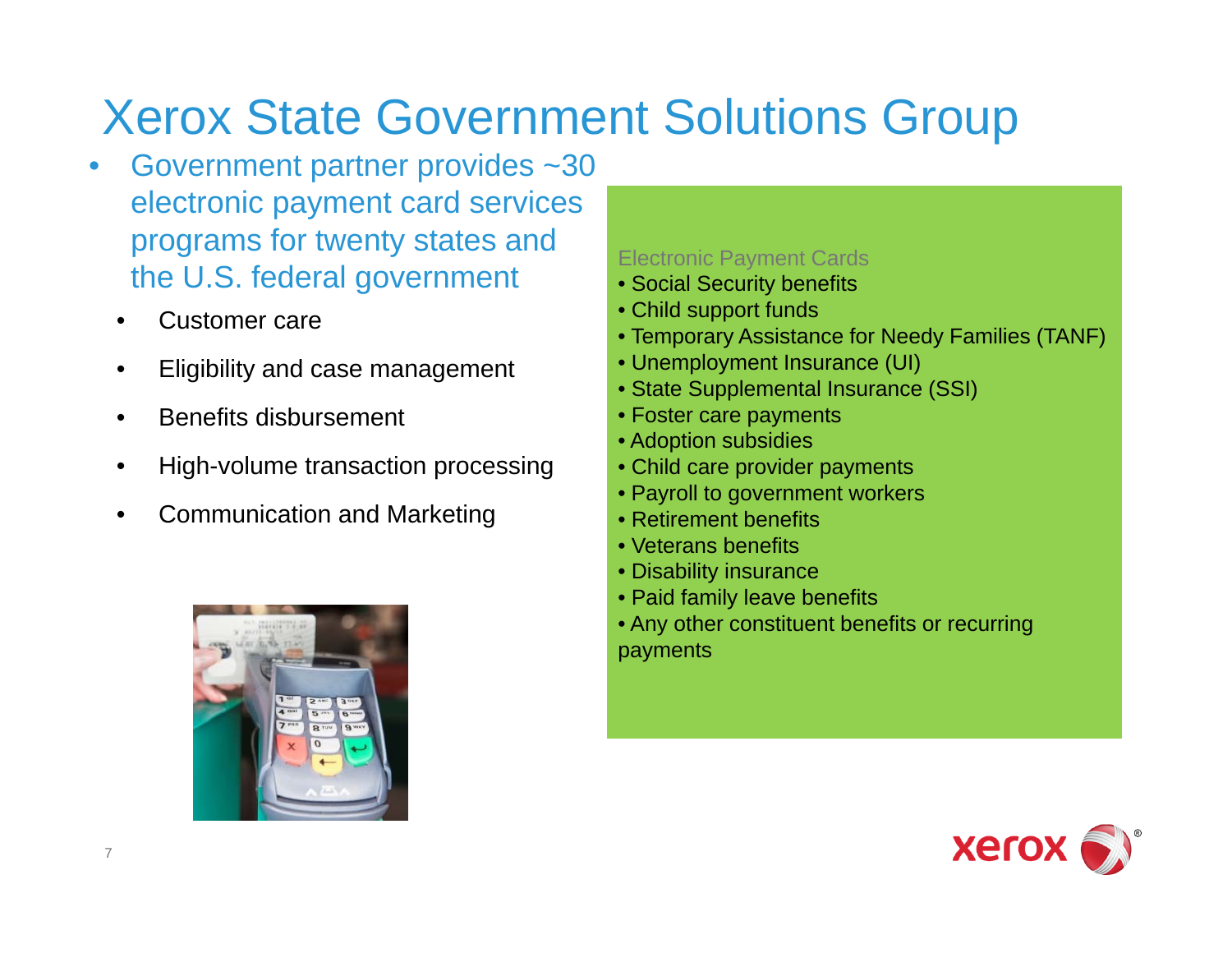### EPPICard<sup>"</sup> - the safe and secure way to access your payments!



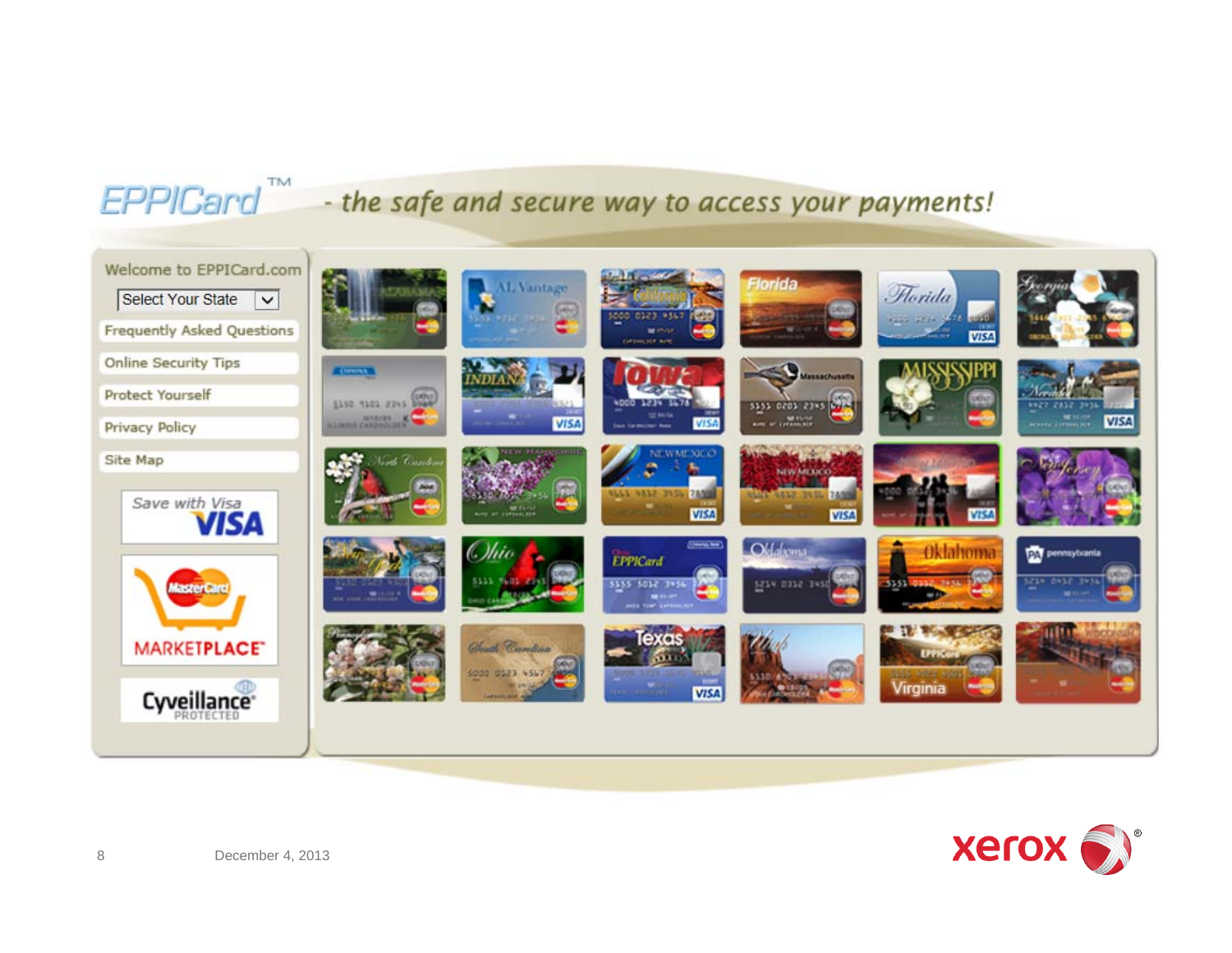

### **Child Support Enforcement Florida Debit MasterCard Program For Support Payments**

The Florida Debit MasterCard Card Program is a new way to receive your support payments. You can get cash at banks and Automated Teller Machines (ATMs) and make purchases at most stores in the USA and around the world. It is accepted everywhere MasterCard® debit cards are accepted. Use your card at grocery stores, office and school suppliers, drug stores, restaurants, doctors' offices and discount stores.

#### **Benefits of the Florida Debit MasterCard**

- Safe, fast and easy to use
- Website and customer service toll-free number to answer questions and check your balance

#### **Make Purchases and Get Cash Back**

Simply present your card when paying. The money is automatically deducted from your account. You may ask for "cash-back" with your purchase at many merchant locations.

#### **Get Cash at a Bank Teller Window or an ATM**

- You are allowed one (1) free ATM cash withdrawal each month only at PNC Bank ATMs. The same \$0.95 fee you have always paid will be charged for each PNC Bank ATM cash withdrawal after that and for all cash withdrawals at ATMs other than PNC Bank ATMs.
- Free ATM cash withdrawal must be used by midnight on the last calendar day each month.

#### **Customer Service**

- Review your balance and transaction history online by using the web site at: www.EPPICard.com
- Call the toll free number for questions, 1-877-567-1768
- Report a lost or stolen card
- Ask for information about your account or dispute a transaction posted to your account
- Ask for a printed monthly statement

#### How do I get a Florida Debit MasterCard?

- Get a payment options form from your local child support office, or from our website www.myflorida.com/dor/childsupport\_or by calling 1-877-769-0251.
- Your card will be sent to you by mail
- Activate your card right away by selecting a PIN as instructed on the card carrier
- You can use your card only after support payments are made to your account



9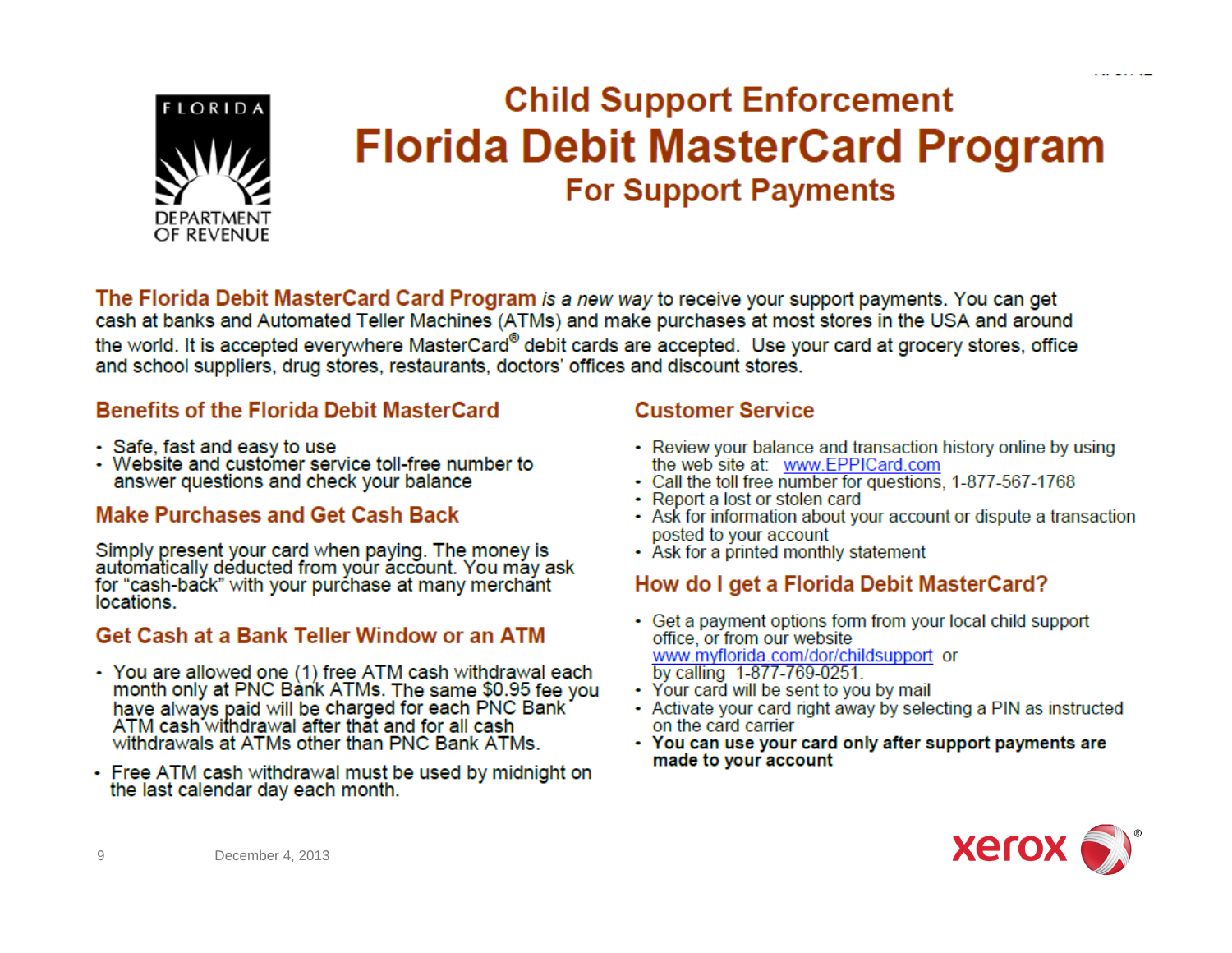# Bank Fraud Algorithms

- Little quantitative information of the algorithms are shared publically.
- Lots of P/R with respect to fraud detection.
	- Motivation is for customers to feel confident of security.
	- Visa claims to detect "high speed fraud," in which hackers break into a payment processor's network and run multiple transactions within minutes or even seconds, charging very small amounts in each
	- Visa claims to monitor individual spending patterns, update them, and compare transactions against the current profile.
- Found information in a blog allegedly from a fraud prevention specialists that confirms the operation is similar to Xerox.
	- Algorithms flag suspicious charges.
	- Followed up manually with agents experience providing guidance.
- http://ask.metafilter.com/155037/What-tipped-off-the-credit-card-company-for-fraud

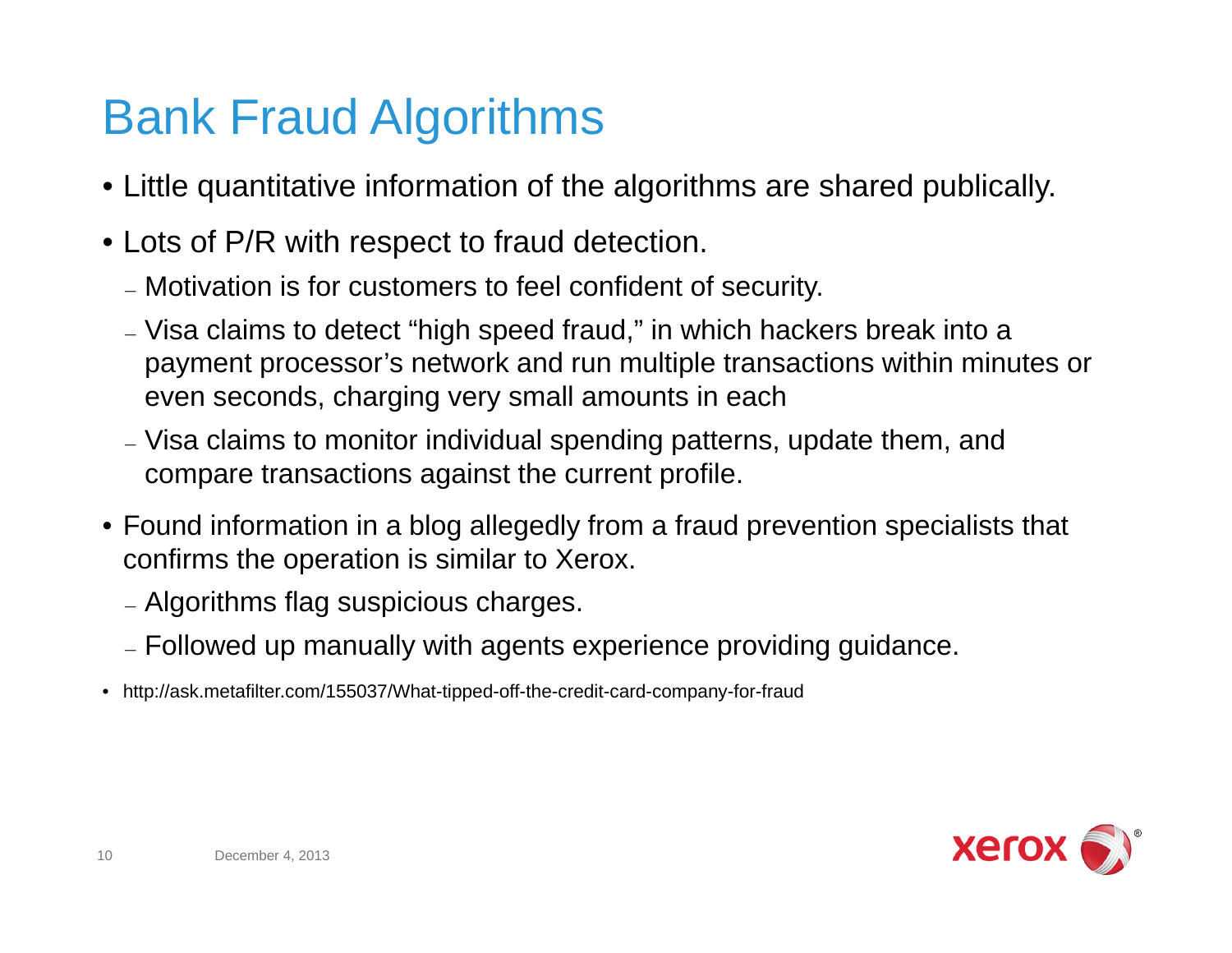# Academic Studies (<<100 over past 20 years)

| Title                                             | <b>First Author</b> | Journal          | Techniques          | Dataset                            |
|---------------------------------------------------|---------------------|------------------|---------------------|------------------------------------|
| Toward Scalable Learning With Non-uniform         |                     |                  |                     | 500,000 transactions, 30 features, |
| Class and Cost Distributions: A Case Study in     |                     |                  | CART, C4.5, RIPPER, | 20% fraudulent, from Chase         |
| <b>Credit Card Fraud Detection</b>                | Philip K. Chan      | KDD 1998         | <b>BAYES</b>        | Manhattan                          |
|                                                   |                     | <b>IEEE</b>      |                     |                                    |
| Distributed Data Minging in Credit Card           |                     | Intellegent      |                     | Another 500,000 from First Union   |
| <b>Fraud Detection</b>                            | Philip K. Chan      | Systems 1999     |                     | <b>Bank</b>                        |
| Neural Data Minging for Credit Card Fraud         |                     |                  | Neural network,     | 500,000 transactions, 1% fraud, 38 |
| Detection                                         | R. Brause           |                  | rules               | features from Chase Manhattan      |
| <b>Credit Card Fraud Detection Using Bayesian</b> |                     | Proceedings      | Bayesian, Neural    |                                    |
| and Neural Netorks                                | Sam Maes            | of the  2002     | Networks            | 10 features, Europay International |
| Parallel Granular Neural Networks for Fast        |                     |                  | Neural Networks,    |                                    |
| <b>Credit Card Fraud Detection</b>                | Mubeena Syeda       | FUZZ-IEEE'02     | parallel Processing | Source and details not disclosed   |
| <b>Credit Card Fraud Detection Using Hidden</b>   |                     | IEEE Dep & Sec   |                     | Completely simulated and           |
| Markov Model                                      | Avhinav Srivastava  | Comp. 2002       | <b>HMM</b>          | simplified data.                   |
| A Web Services-Based Collaborative Scheme         |                     |                  | Frequent pattern    |                                    |
| for Credit Card Fraud Detection                   | Chuang-Cheng Chiu   | <b>EEE 2004</b>  | Mining              | 3 features, Taiwan bank            |
|                                                   |                     |                  | Decision Tree,      |                                    |
| Application of Classification Models on           |                     |                  | Neural Networks,    | 40 fields, 0.07% fraud, sampled    |
| <b>Credit Card Fraud Detection</b>                | Aihua Shen          | <b>SSSM 2007</b> | logistic regression | entire database                    |
|                                                   |                     | Proc Int.        |                     |                                    |
|                                                   |                     | MultiConf of     |                     |                                    |
| Detecting Credit Card Fraud by Decision           |                     | Eng & Comp       |                     |                                    |
| <b>Trees and Support Vector Machines</b>          | Y. Sahin            | Sci 2011         | Decision Tree, SVM  | 978 fraud, 2,000,000 rows          |
| Credit card fraud detection: A fusion             |                     |                  |                     |                                    |
| approach using Dempster-Shafer theory and         |                     | Information      | Bayesian, Dempster- |                                    |
| <b>Bayesian learning</b>                          | Suvasini Panigrahi  | Fusion 2009      | Shafer              | Synthetic data                     |
| <b>Credit Card Fraud Detection with Artifical</b> | Manoel Fernando     |                  | Artificial Immune   | 41647 rows, 17 features, 3 months  |
| Immune System                                     | Alonsa Gadi         | ICARIS 2008      | System              | from Brazilian bank.               |

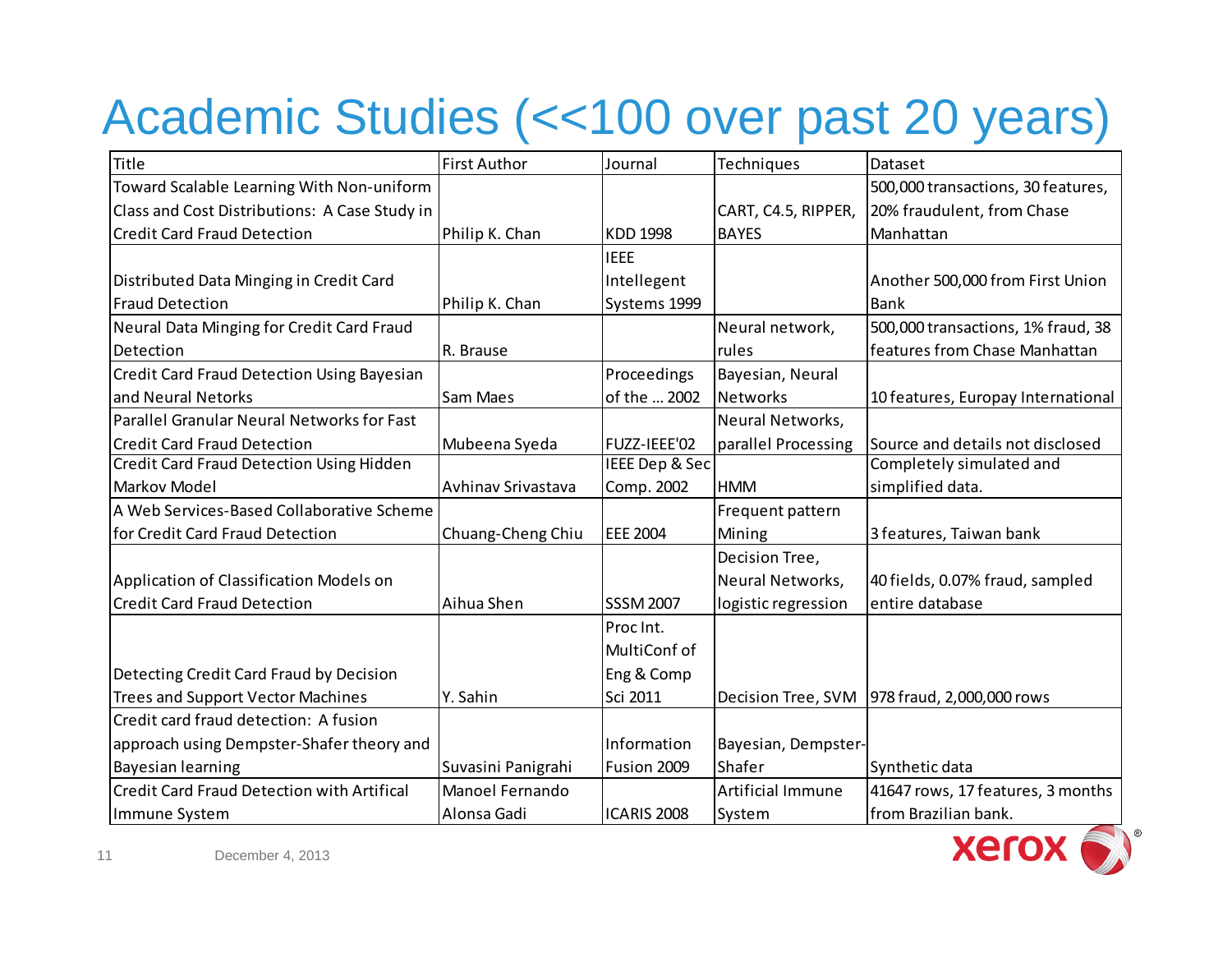### Labeling Fraud

- In order to run supervised machine learning algorithms for fraud detection, fraudulent transactions must be labeled.
- Academic Researchers are provided with a fraud labeled dataset by the banks providing the data.

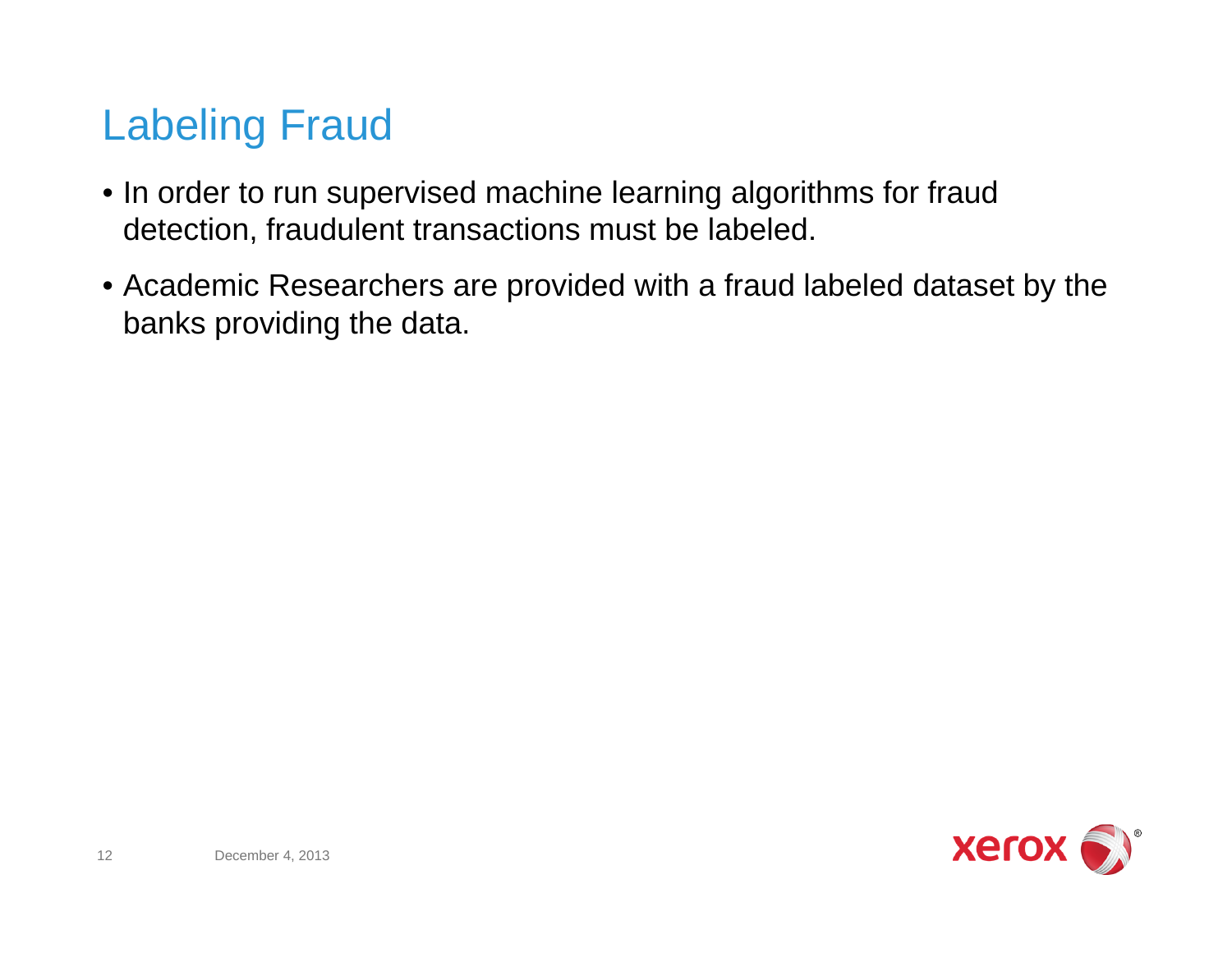### Challenges of Fraud Detection Studies

- Limited amount of data associated with the fraud event (amount, time, merchant, card)
- Millions of places and sites make it hard to match a pattern.
- Patterns of fraudsters can match patterns of legitimate behavior.
- Fraud behavior changes constantly.
- Exchange of ideas is limited due to security and privacy.
- Datasets are not made publicly available.
	- No benchmarking.
	- Details about features are not disclosed.
- Datasets are highly skewed.
	- 10,000 valid for each fraud.

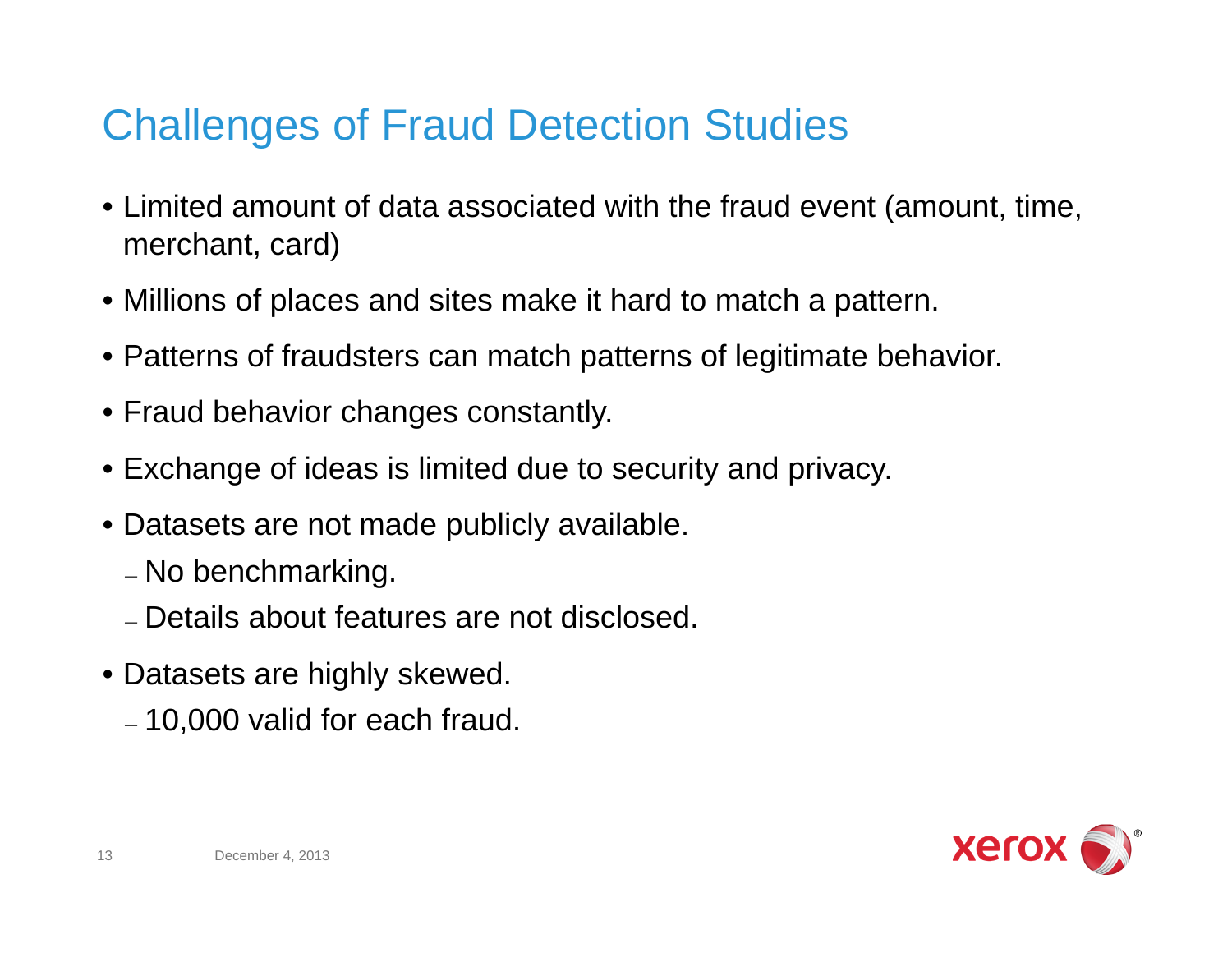# Common Fields for Card Transactions

|            | Table 1 | Definition of variables            |  |
|------------|---------|------------------------------------|--|
| Variable   | type    | Definition                         |  |
| POS no     | char    | POS terminal number                |  |
| account_no | char    | Account number                     |  |
| trans date | date    | <b>Transaction</b> date            |  |
| trans time | time    | <b>Transaction</b> time            |  |
| trans_amt  | float   | a credit card<br>The amount of     |  |
|            |         | transaction                        |  |
| MCC        | ınt     | Merchant Category Code             |  |
| card_type  | int     | Card type                          |  |
| exp_date   | date    | <b>Expiration Date</b>             |  |
| C1         | float   | The total amount of transactions   |  |
|            |         | of this card in the same day       |  |
| C2         | int     | The number of transactions of this |  |
|            |         | card in the same day               |  |
| C3         | int     | The failure number of transactions |  |
|            |         | of this card in the same day       |  |
| C4         | float   | The average transaction amount of  |  |
|            |         | this card in the same day          |  |
| C5         | float   | The total amount of transactions   |  |
|            |         | of this card within five days      |  |
| C6         | int     | The number of transactions of this |  |
|            |         |                                    |  |
| C7         |         | card within five days.             |  |
|            | ınt     | The failure number of transactions |  |
|            |         | of this card within five days      |  |
| C8         | float   | The<br>of<br>average<br>amount     |  |
|            |         | transactions of this card within   |  |
|            |         | five days                          |  |

Features associated with an individual transaction

Features associated with the individual (others can include age, address)

Features derived from the historical use of the card



14

December 4, 2013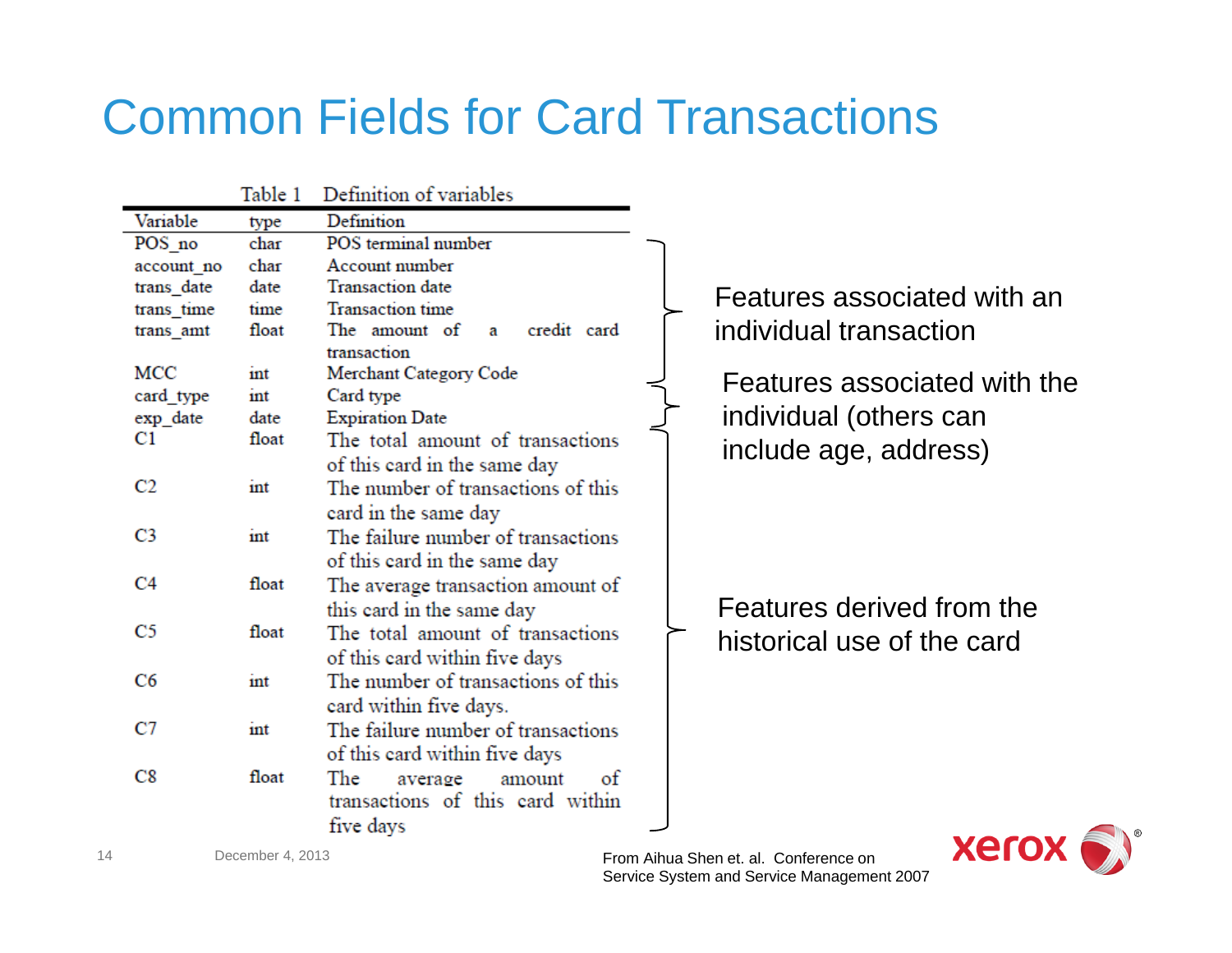### Challenges of Skewed Distributions

- Fraud is only a small percentage of card transactions.
- Obtaining a high recall (TP/(TP+FN) = catching most fraud) might entail an extremely low precision (TP/(TP+FP)).



• Detecting half the frauds gives 6,000,000 false positives!

From Sam Maes, et al. Proceedings of the 1st International NAISO Congress on Neoro Fuzzy Technologies, 2002

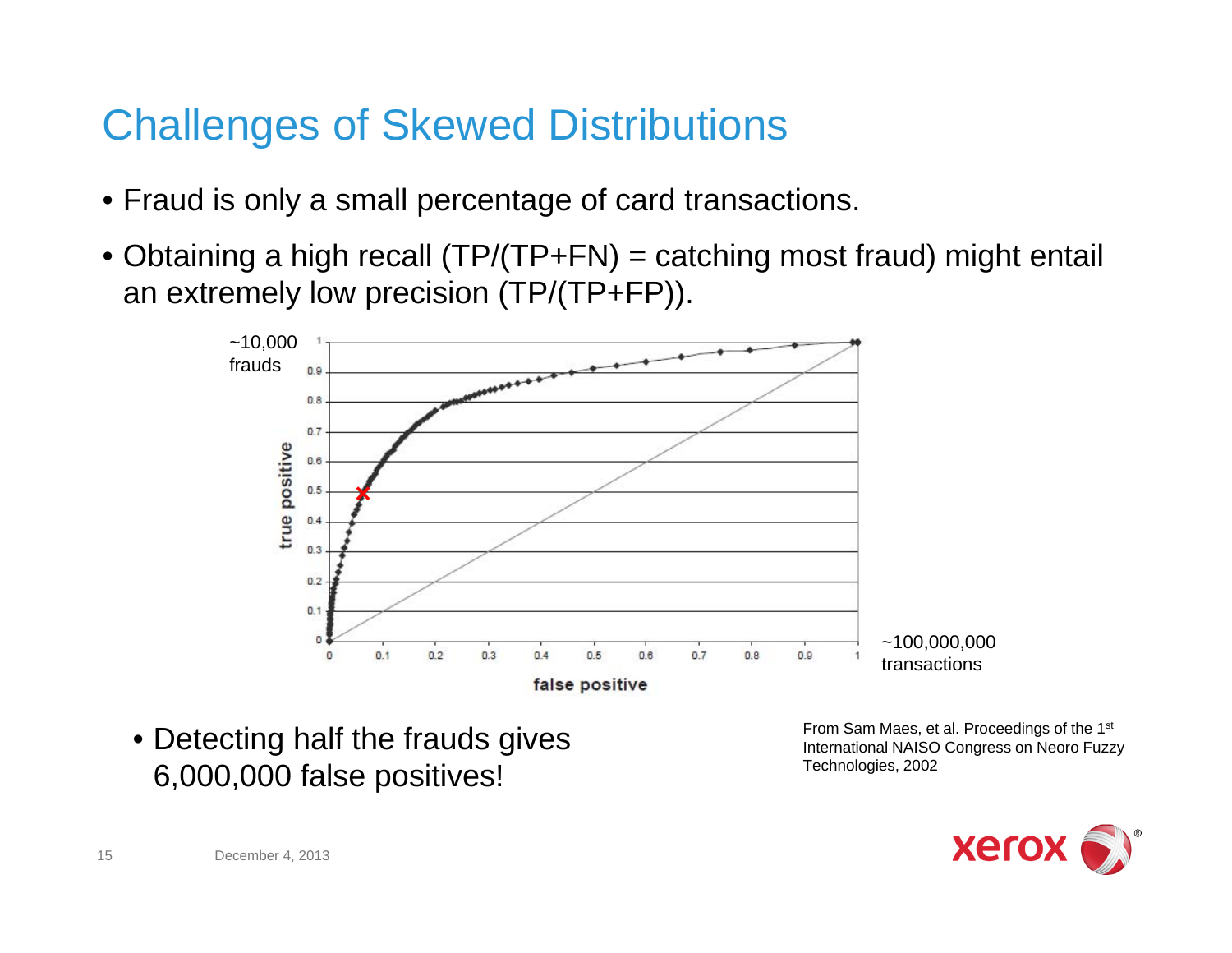### Hidden Markov Model Approach

- Learn spending pattern of individual cardholders.
	- $b_{el-m}$ h m  $b_{gr-l}$  $b_{\text{mi-h}}$  $a_{\text{gr-mi}}$  $\mathsf{b}_{\text{gr-m}}$  $b_{gr-h}$  $a_{ei-mi}$  $a<sub>gr-el</sub>$ Mi El Gr  $\alpha_1 = P(O_1, O_2, O_3, \ldots, O_R|\lambda).$  $a<sub>miei</sub>$  $a_{ei-gr}$  $\alpha_2 = P(O_2, O_3, O_4, \ldots O_{R+1}|\lambda),$  $a_{\text{mi-mi}}$  $a_{gr-gr}$  $a_{ei-ei}$  $\Delta \alpha = \alpha_1 - \alpha_2.$  $a<sub>mi-gr</sub>$
- Simulated mix of standard and fraudulent spending patterns.
	- 3 types of card holds (a,b,c) where triplet is % of spending in low, medium, and high category.
- Individual rules appear to be in use by financial institutions, but details beyond speculations by outsiders are not disclosed.

Gr: GroceriesEl: Electronics

Mi: Miscellaneous